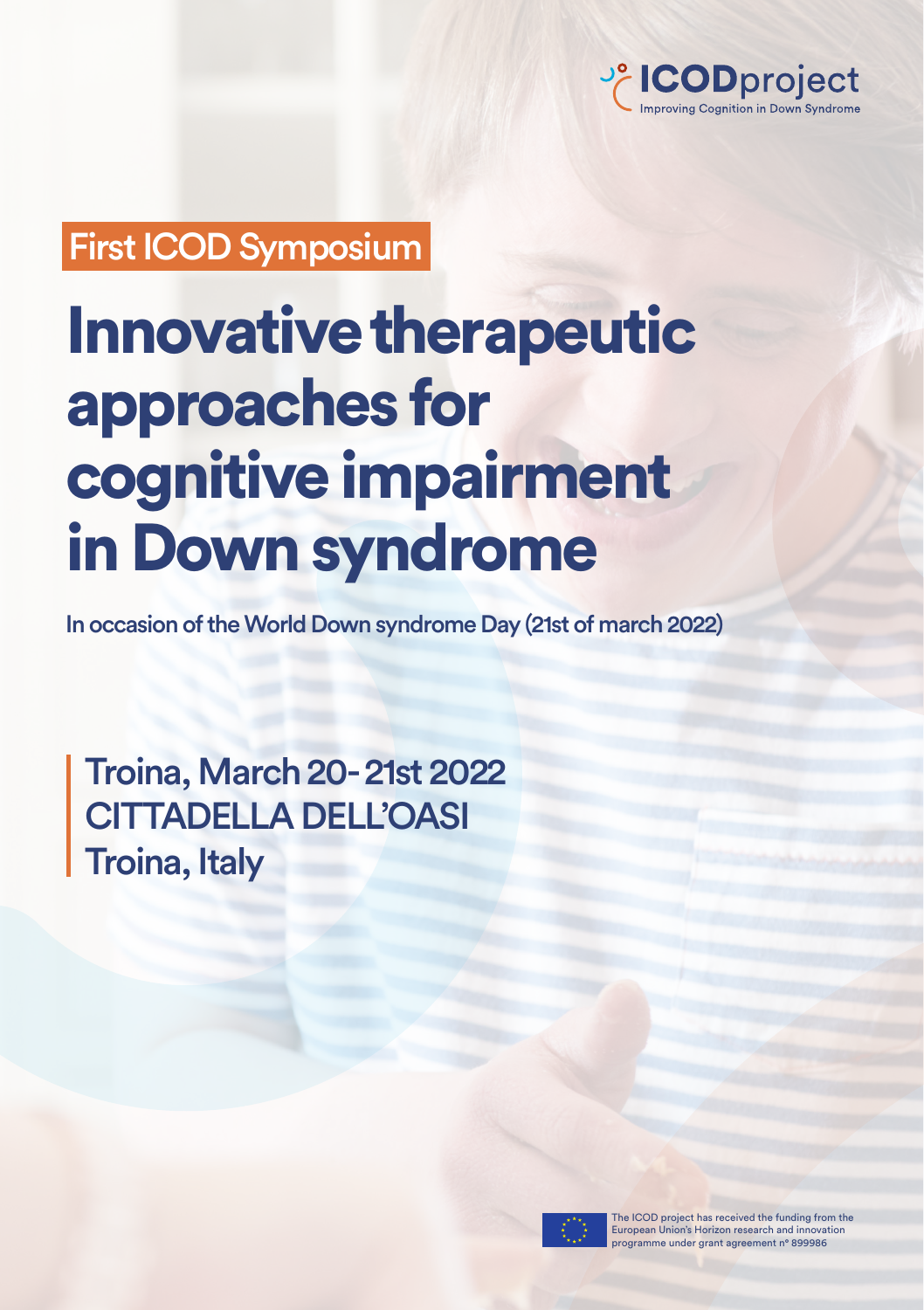## Scientific Programme ICOD Committee Coordinator

**Filippo Caraci** *(University of Catania & Oasi Research Institute)*

## International Scientific Committee

**Renata Bartesaghi** *(Bologna)*  **Rafael De La Torre** *(Barcelona)* **Mara Dierssen** *(Barcelona)* **Filippo Drago** *(Catania)* **Beatriz Fagundo** *(Barcelona)* **Stephanie Monlezun** *(Bordeaux)* **Lucio Nitsch** *(Naples)* **Pier Vincenzo Piazza** *(Bordeaux)* 

*The Italian Task Force for DS*

Local Scientific Committee **Eleonore Venin, Lorenzo Mercadante, Concetta Barone, Corrado Romano, Serafino Buono, Claudia Guerrera, Marilena Recupero**

> Local Organizing Secretariat **Eleonora Di Fatta, Alba Romeo, Rosi Di Giorgio, Fabio Vezzuto**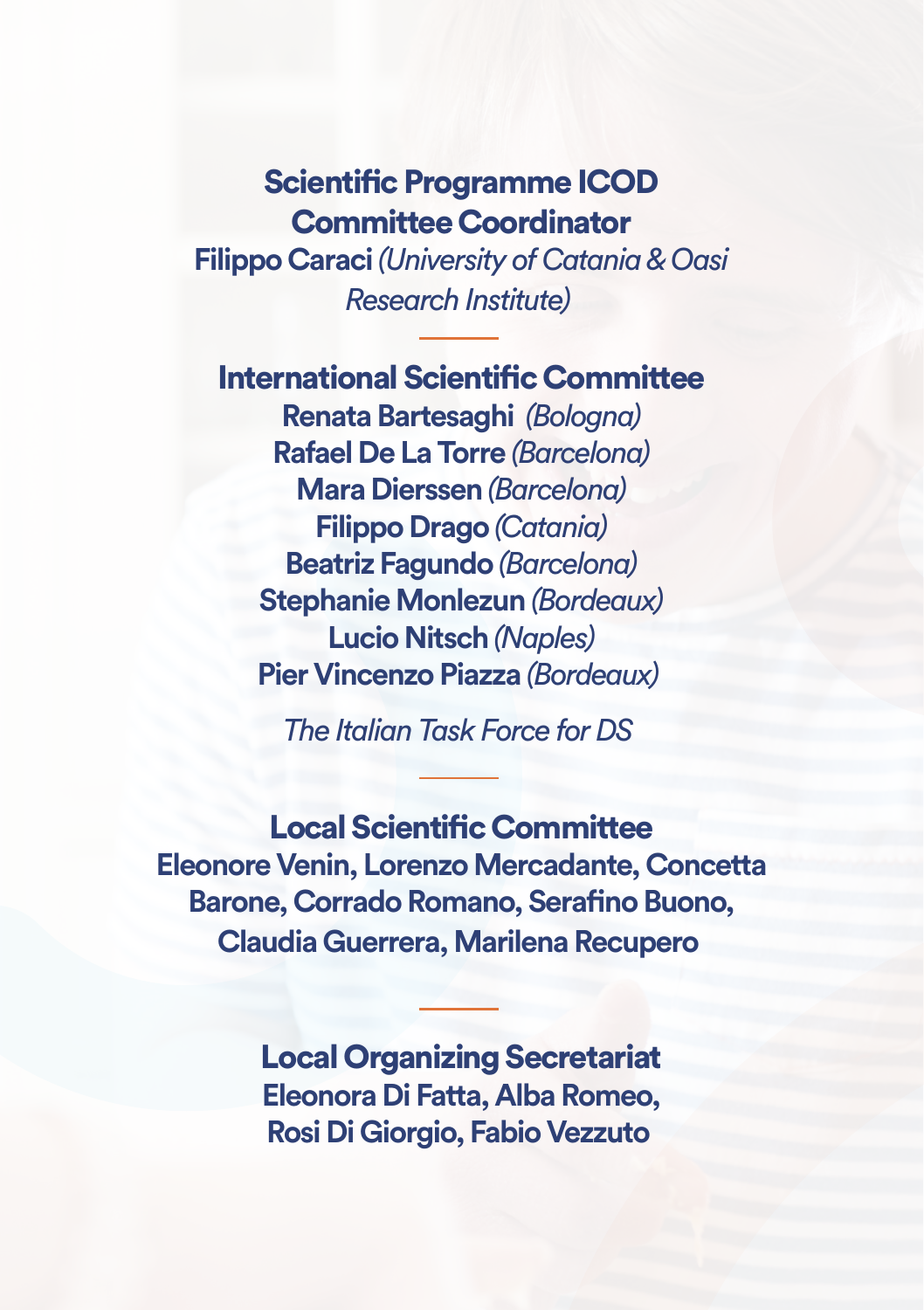### **Rationale**

**Down syndrome** (DS) causes life-long cognitive impairment which results in significant consequences for the individuals, their families and society leading to a reduced **quality of life and social stigma**. Despite this heavier social burden and the greater medical needs, **there is not an approved therapy for DS-related cognitive impairment yet**.

**The ICOD project** (Improving COgnition in Down syndrome), funded by European Union, aims to address these unmet clinical needs with a first-in-class new pharmacological treatment (AEF0217) specifically designed to address the core cognitive impairment of individuals with DS: **working memory**. Working memory and memory flexibility play an important role in everyday tasks like following instructions, planning activities or understanding a conversation.

The **first ICOD symposium** will take place in **Troina in 2022 at IRCCS Oasi Research Institute** on the occasion of the World Down syndrome Day (March 21st). The symposium will be specifically dedicated to **increase the knowledge about innovative therapeutic approaches** in the management of cognitive deficits in DS.

This event will include:

- **Pre-symposium meeting** (March 20th, 16:00-19:00): the first face-to-face meeting of the ICOD consortium.
- The World Down syndrome Day (March 21st) will be dedicated to discuss in lay terms the most relevant findings in the field of cognition in DS. **Discussion sections** have been planned for **families and associations** to promote faceto-face interaction with researchers involved in the ICOD project as well as with other researchers working in the field of DS.
- This event will be designed in close **cooperation with the European Down syndrome Association** (EDSA) and associations of each participating European country; in particular with Italian Down syndrome organizations, such as the Italian Association for Down syndrome individuals (AIPD), the National Coordination of the Italian Associations of individuals with Down syndrome *(/https://www.coordown.it).*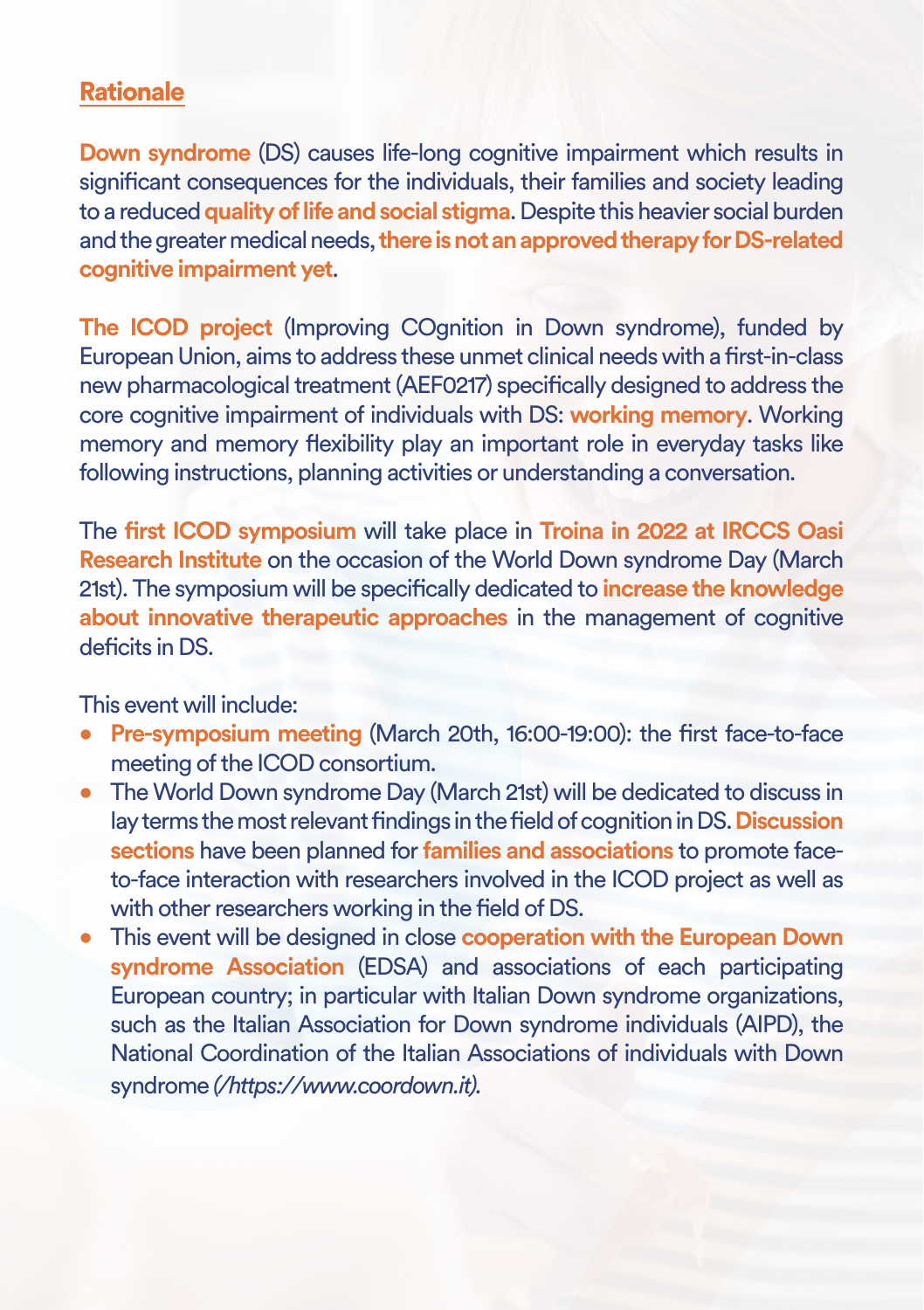## Sunday March 20th 2022

#### 16:00h - 19:00h

#### Pre-symposium: the first F2F meeting of the ICOD project

The European consortium is led by IMIM (Rafael de la Torre, Barcelona, Spain) and AELIS FARMA (Stephanie Monlezun & Pier Vincenzo Piazza, Bordeaux, France) in collaboration with Oasi Research Institute (Filippo Caraci, UniCT, Catania & Oasi Troina, Italy), Institut Jérôme Lejeune (Sophie Durand, Paris, France), Centre Hospitalier Universitaire (Renaud Touraine, Saint-Etienne, France) and the Hospital Universitario de la Princesa (Diego Real de Asúa, SERMAS, Madrid, Spain).

## Monday March 21st, 2022

09:00h - 09:15h Introduction to the ICOD symposium (Filippo Caraci, Italy)

Session 1: Cognition in DS Introduced and moderated by Filippo Caraci (Italy)

09:15 - 09:45 Understanding and treating cognitive deficits in DS: the innovative approach of the ICOD project Rafael de la Torre, Spain

09:45 - 10:15 What is behind cognitive dysfunction in DS? From understanding the neurobiology to therapy Mara Dierssen, Spain

10:15 - 10:45 Cognitive assessment in DS: what, why and how Beatriz Fagundo, Spain

10:45 - 11:30 Discussion with families and associations: expectations about therapy for cognitive deficits: what do families know and what they expect. Chaired by Diego Real De Asua (Spain) & Marzia Perluigi, (Italy)

#### 11:30 - 11.45 / Break

11:45 - 12:15 The involvement and expectations of families in clinical research: ethical aspects Ségolène Aymé, (France)

12:15 - 13:30 Scientists meet DS associations and families: the key role of Italian DS Task Force Lucio Nitsch & Renata Bartesaghi, (Italy)

13:30 - 15:00 / Lunch

Session 2: Cognition in DS Introduced and moderated by Rafael De La Torre (Spain)

15.00-15.30 Ageing in DS, a genetic form of Alzheimer's disease Marzia Perluigi, (Italy)

15:30-16:00 An innovative psychometric tool for the evaluation of cognitive deficits in DS: the Bordeaux maze test Nicole Etchamendy, (France)

16:00-16:15 / Break